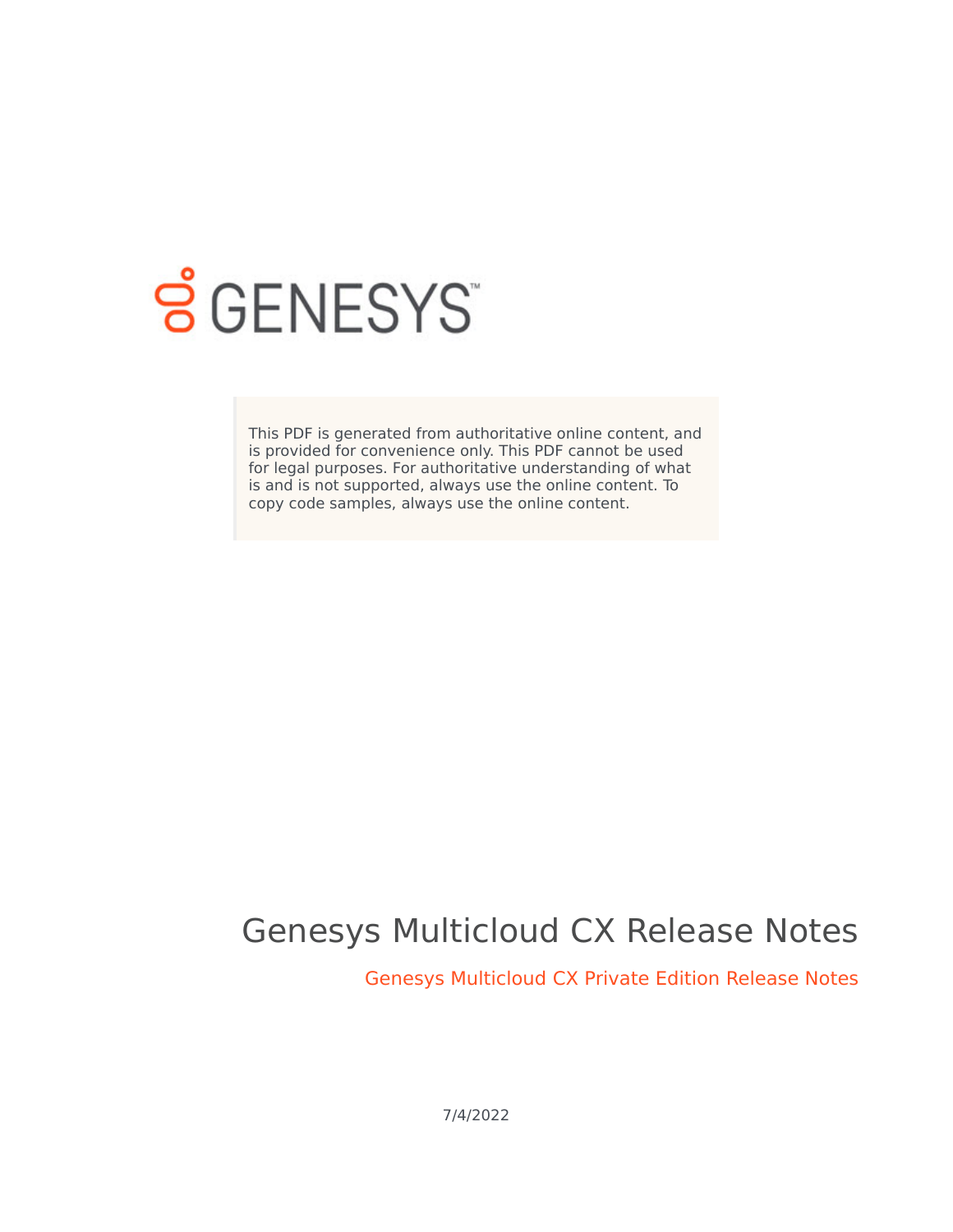These Release Notes provide information about recent releases of Genesys Multicloud CX services, starting with March 31, 2021. Click the Release Date next to a particular service name to see detailed information for that release. The release date indicates the earliest date when a service release might be available in your environments. Some updates might not apply to all environments.

#### Updated in last 7 days

| <b>Service</b>                       | <b>Release</b> | <b>Released On</b> | Helm           | <b>Containers</b>                                                                                                                                                                                                      |  |
|--------------------------------------|----------------|--------------------|----------------|------------------------------------------------------------------------------------------------------------------------------------------------------------------------------------------------------------------------|--|
| <b>GVP Configuration</b><br>Server   | 100.0.100.0067 | June 30, 2022      | $\bullet$ gvp- | • gvp_confserv:100.0.100.0067<br>configserver-100.0.1000069nfigserver_configserver<br>· gvp_configserver_servicehandl                                                                                                  |  |
| <b>GVP Media Control</b><br>Platform | 100.0.100.0081 | June 30, 2022      | gvp-           | • gvp_mcp:100.0.100.0081<br>gvp_mcp_confighandler:100.0.<br>$\bullet$<br>· gvp_mcp_servicehandler:100.0<br>mcp-100.0.1000081.tgz<br>• recording-<br>provider:100.0.1002063<br>fluent/fluent-<br>$\bullet$<br>bit:1.8.2 |  |
| <b>GVP Service Discovery</b>         | 100.0.100.0059 | June 30, 2022      | $\cdot$ gvp-   | sd-100.0.100.0059.tggvp_sd:100.0.100.0059                                                                                                                                                                              |  |

\*The helm charts and containers for this service are provided by a parent service. Check the containers page for that parent service for the latest details.

#### Updated in last 30 days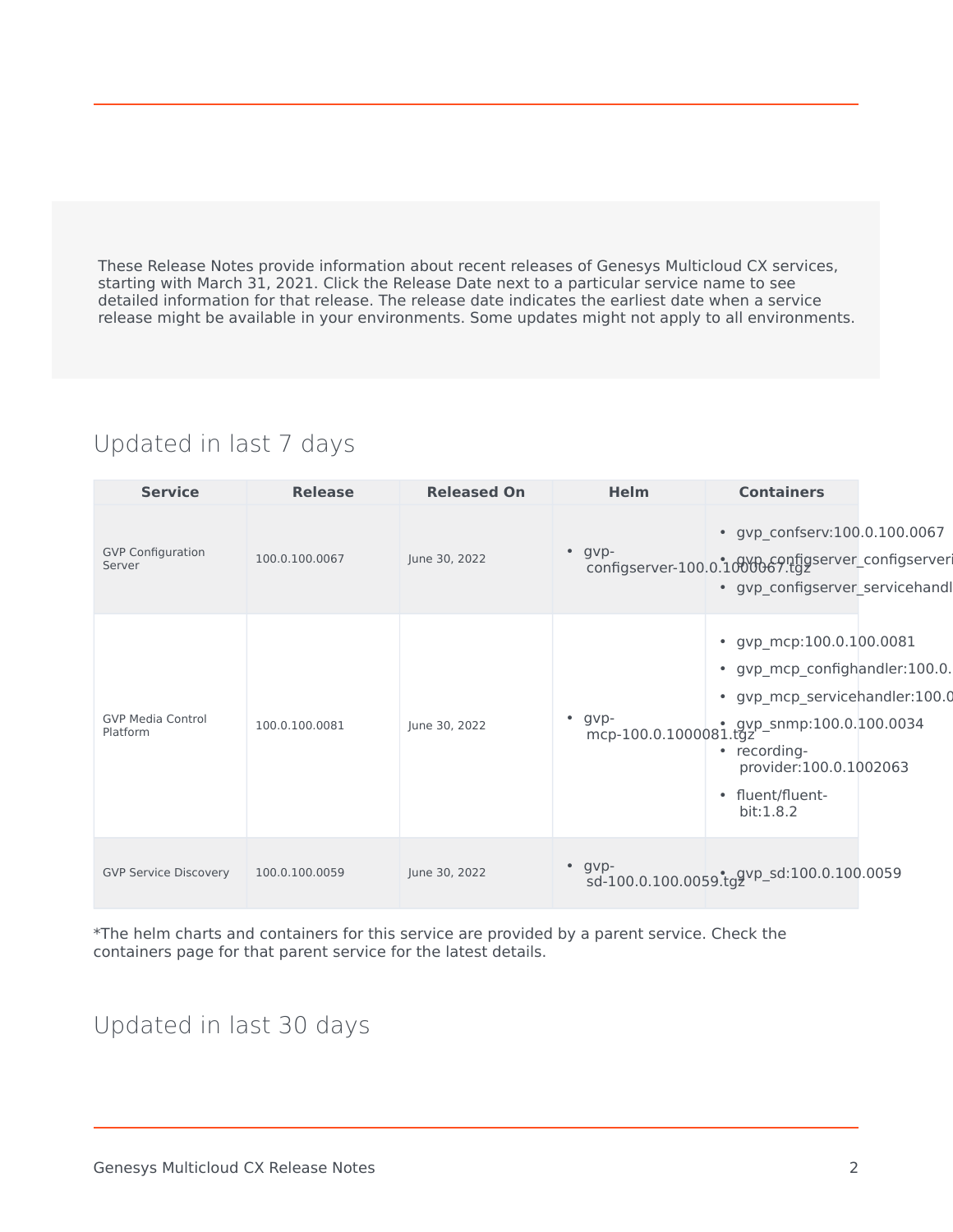| <b>Service</b>                       | <b>Release</b> | <b>Released On</b> | Helm                                           | <b>Containers</b>                                                                                                                                                                                                                |  |
|--------------------------------------|----------------|--------------------|------------------------------------------------|----------------------------------------------------------------------------------------------------------------------------------------------------------------------------------------------------------------------------------|--|
| <b>GVP Configuration</b><br>Server   | 100.0.100.0067 | June 30, 2022      | $•$ gvp-                                       | • gvp_confserv:100.0.100.0067<br>s.r.<br>configserver-100.0.1000069.tgz<br>· gvp_configserver_servicehandl                                                                                                                       |  |
| <b>GVP Media Control</b><br>Platform | 100.0.100.0081 | June 30, 2022      | $•$ gvp-                                       | • gvp_mcp:100.0.100.0081<br>· gvp_mcp_confighandler:100.0.<br>· gvp_mcp_servicehandler:100.0<br>$\text{mcp-100.0.1000081}.$ tgz = snmp:100.0.100.0034<br>• recording-<br>provider:100.0.1002063<br>• fluent/fluent-<br>bit:1.8.2 |  |
| <b>GVP Reporting Server</b>          | 100.0.100.0204 | June 23, 2022      | $•$ gvp-                                       | • gvp_rs_init:100.0.100.0204<br>rs-100.0.1000204.tgz <sup>gvp_rs:100.0.100.0204</sup><br>• gvp_snmp:100.0.100.0034                                                                                                               |  |
| <b>GVP Resource Manager</b>          | 100.0.100.0207 | June 23, 2022      | $\bullet$ gvp-<br>rm-100.0.1000207.tggvp_snmp: | gvp_rm:100.0.100.0207<br>$\bullet$<br>• gvp_rm_cfghandler:<br>100.0.100.0207<br>100.0.100.0034<br>• fluent/fluent-<br>bit:1.8.2                                                                                                  |  |
| <b>GVP Service Discovery</b>         | 100.0.100.0059 | June 30, 2022      | $\cdot$ gvp-                                   | sd-100.0.100.0059.tggvp_sd:100.0.100.0059                                                                                                                                                                                        |  |

\*The helm charts and containers for this service are provided by a parent service. Check the containers page for that parent service for the latest details.

### Latest releases per service

| <b>Service</b> | <b>Release</b> | <b>Released On</b> | <b>Helm</b> | <b>Containers</b> |
|----------------|----------------|--------------------|-------------|-------------------|
| Agent Desktop  | 9.0.000.93     | April 07, 2022     | See parent* | See parent*       |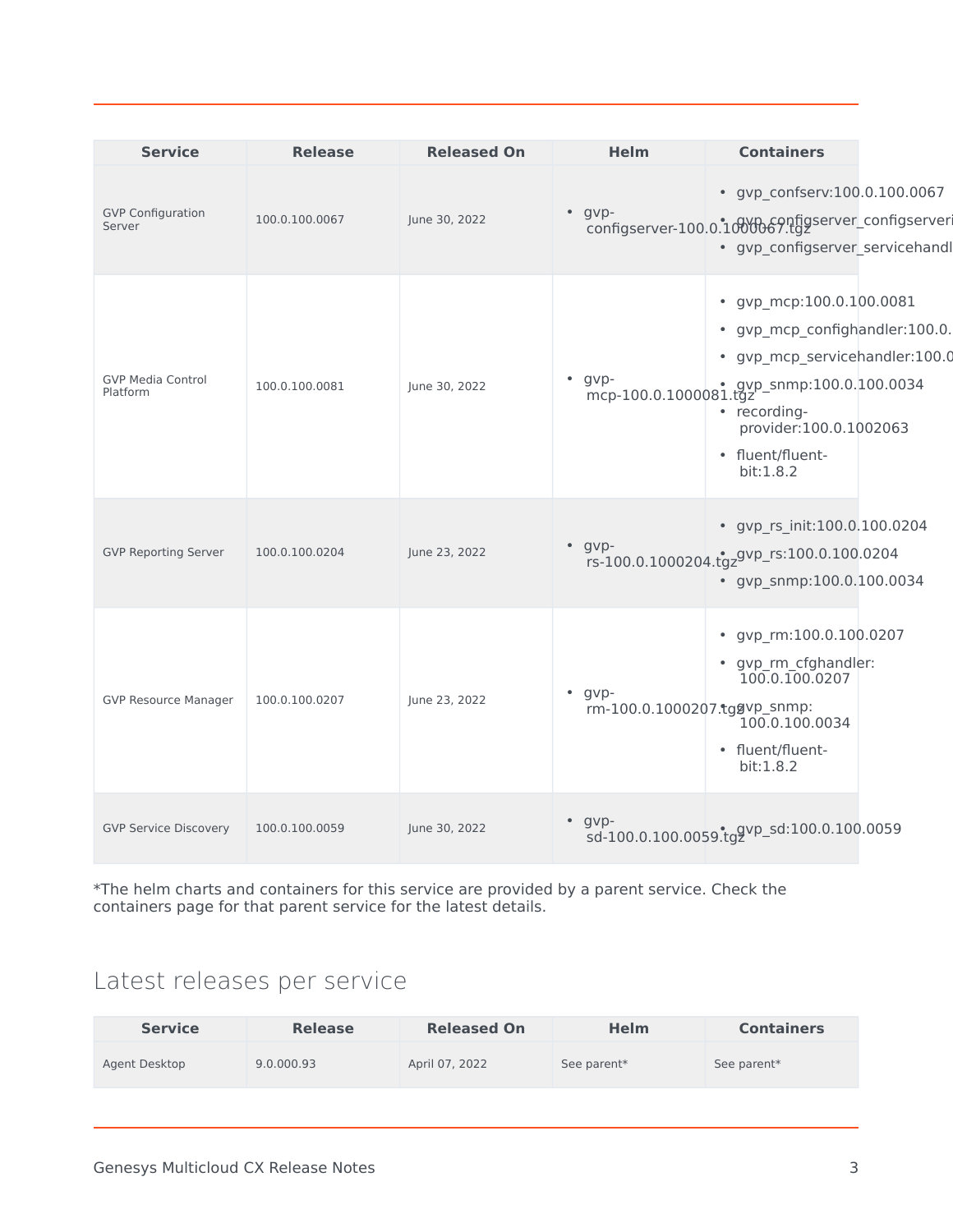| <b>Service</b>                       | <b>Release</b> | <b>Released On</b> | <b>Helm</b>                                                                                                        | <b>Containers</b>                                                                                                                                                                                                                                                                                                                                                                                                   |  |
|--------------------------------------|----------------|--------------------|--------------------------------------------------------------------------------------------------------------------|---------------------------------------------------------------------------------------------------------------------------------------------------------------------------------------------------------------------------------------------------------------------------------------------------------------------------------------------------------------------------------------------------------------------|--|
| <b>Agent Setup</b>                   | 9.0.000.96     | April 07, 2022     | See parent*                                                                                                        | See parent*                                                                                                                                                                                                                                                                                                                                                                                                         |  |
| <b>Authentication API</b>            | 9.0.000.70     | June 30, 2021      | See parent*                                                                                                        | See parent*                                                                                                                                                                                                                                                                                                                                                                                                         |  |
| <b>Authentication Service</b>        | 100.0.007.3692 | May 04, 2022       |                                                                                                                    | • gws-core-<br>auth:100.0.007.3692<br>• gauth-100.0.007+0143.fg-core-<br>environment:100.0.007.1927<br>• gws-ui-<br>auth:100.0.007.1355                                                                                                                                                                                                                                                                             |  |
| <b>Billing Data Service</b><br>(BDS) | 100.0.004.0009 | May 24, 2022       | $\bullet$ bds-<br>config-100.0.004+0009-pe.tgz<br>$\bullet$ bds-<br>· bds-grafana-<br>dashboard-100.0.004+0009.tgz | cronjob-100.0.004+0dbghtg-100.0.004.0009                                                                                                                                                                                                                                                                                                                                                                            |  |
| Callback                             | 100.0.002.2105 | March 17, 2022     |                                                                                                                    | $\cdot$ ges-100.0.002+0010.ggz:100.0.002.2105                                                                                                                                                                                                                                                                                                                                                                       |  |
| <b>CX Contact</b>                    | 100.0.029.0005 | May 02, 2022       |                                                                                                                    | • cc-virtual-<br>alb:1.12.0-21<br>• cxc-amark-<br>app:100.0.029.0005.9042<br>• cxc-amark-<br>ui:100.0.029.0005.8784<br>• cxc-campaign-<br>manager:100.0.029.0005.3920<br>$\bullet$ CXC-<br>• cxc-dial-<br>manager: 100.0.029.0005.1139<br>• cxc-job-<br>scheduler:100.0.029.0005.270<br>• cxc-list-<br>builder:100.0.029.0005.4712<br>• cxc-list-<br>manager:100.0.029.0005.3873<br>· deploy_cx_contact:100.0.029.0 |  |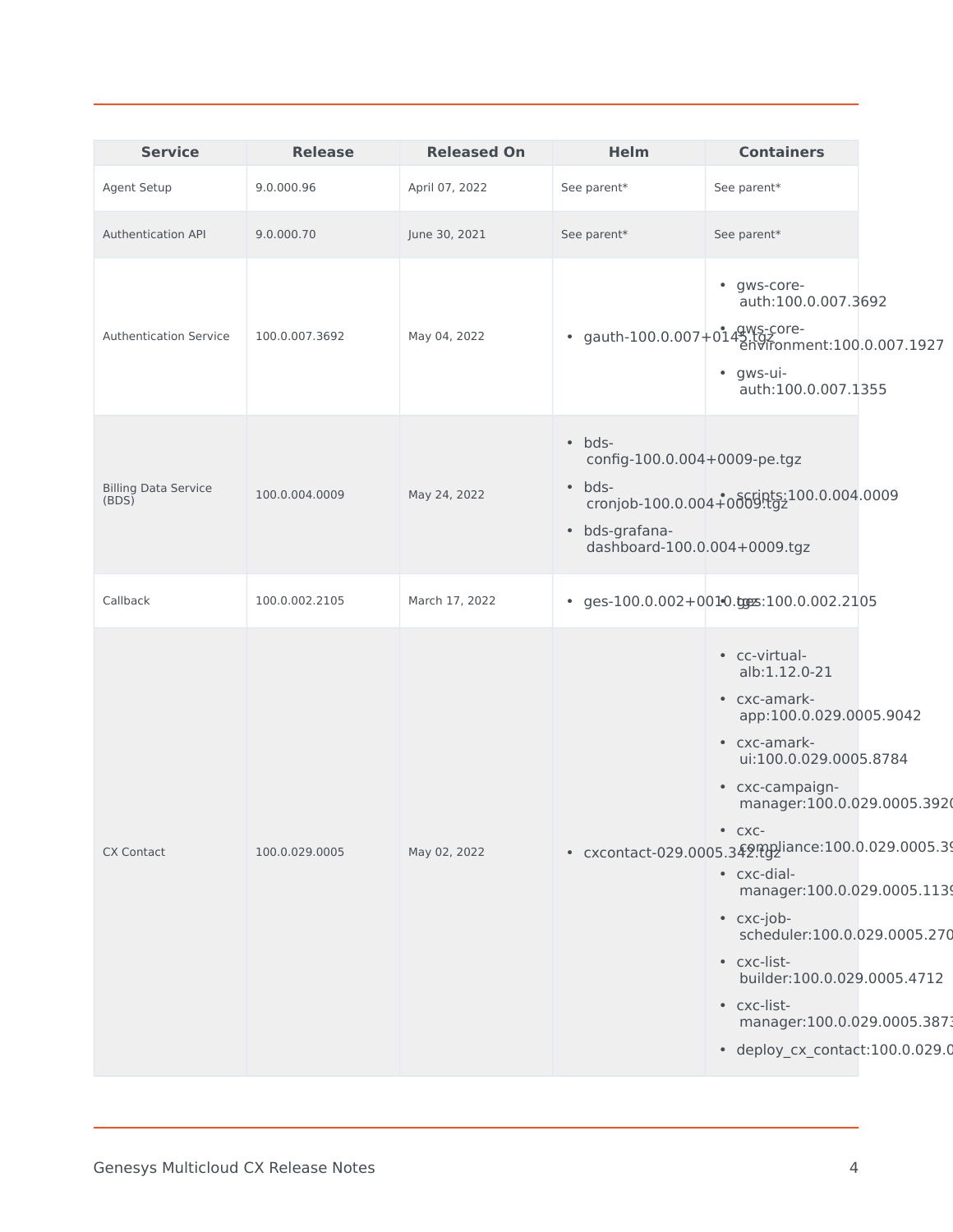| <b>Service</b>                              | <b>Release</b> | <b>Released On</b> | <b>Helm</b>                                                                                                           | <b>Containers</b>                                                                                                                                                                                                                                                                                                                                                                                                                           |
|---------------------------------------------|----------------|--------------------|-----------------------------------------------------------------------------------------------------------------------|---------------------------------------------------------------------------------------------------------------------------------------------------------------------------------------------------------------------------------------------------------------------------------------------------------------------------------------------------------------------------------------------------------------------------------------------|
| Designer                                    | 100.0.202.0011 | May 11, 2022       | N/A                                                                                                                   | · designer:100.0.202.0011                                                                                                                                                                                                                                                                                                                                                                                                                   |
| <b>Designer Application</b><br>Server (DAS) | 100.0.001.0043 | May 11, 2022       | • designer-100.0.122+1407.tgz<br>· designer-<br>das-100.0.111+0806.tgz                                                | $\cdot$ das:100.0.001.0043                                                                                                                                                                                                                                                                                                                                                                                                                  |
| <b>Digital Channels</b>                     | 100.0.118.0865 | May 11, 2022       |                                                                                                                       | • hubpp:100.0.118.0865<br>• nexus-100.0.1180865rtgzus:100.0.118.0865<br>• tenant_deployment:100.0.118.                                                                                                                                                                                                                                                                                                                                      |
| Email                                       | 100.0.076.0290 | October 29, 2021   |                                                                                                                       | - iwdem-100.0.0760290\tdl<br>- iwdem-100.0.0760290\tmail:100.0.076.0290                                                                                                                                                                                                                                                                                                                                                                     |
| Genesys CX Insights                         | 100.0.028.0000 | May 09, 2022       | • gcxi-100.0.028+0000.tgz                                                                                             | qcxi:100.0.028.0000<br>· gcxi_control:100.0.028.0000                                                                                                                                                                                                                                                                                                                                                                                        |
| Genesys Info Mart                           | 100.0.116.2900 | February 08, 2022  | • gim-100.0.116+2900.tgz<br>$\bullet$ gim-<br>monitoring-100.0.116+2900.tgz                                           | $\cdot$ gim:100.0.116.2900                                                                                                                                                                                                                                                                                                                                                                                                                  |
| Genesys Pulse                               | 100.0.000.0012 | March 24, 2022     | $\cdot$ cdn-<br>uploader-100.0.000+0012.tgz<br>$\cdot$ dcu-100.0.000+0012.tgz<br>• init-100.0.000+0012.tgz<br>• init- | • collector:100.0.000.0012<br>• configurator:100.0.000.0012<br>• cs_proxy:100.0.000.0012<br>init:100.0.000.0012<br>$\cdot$ $\text{Ids:100.0.000.0012}$<br>tenant-100.0.000+00montpor_dcu_push_agent:100.0<br>· Ids-100.0.000+0012.tgponitor_Ids_push_agent:100.0<br>• monitor-100.0.000+00125eg200.0.000.0012<br>• permissions-100.0.000\sengit_020.0.000.0012<br>• pulse-100.0.000+0012std20.0.000.0012<br>· userpermissions:100.0.000.001 |
| Genesys Softphone                           | 9.0.019.06     | April 21, 2022     | N/A                                                                                                                   | N/A                                                                                                                                                                                                                                                                                                                                                                                                                                         |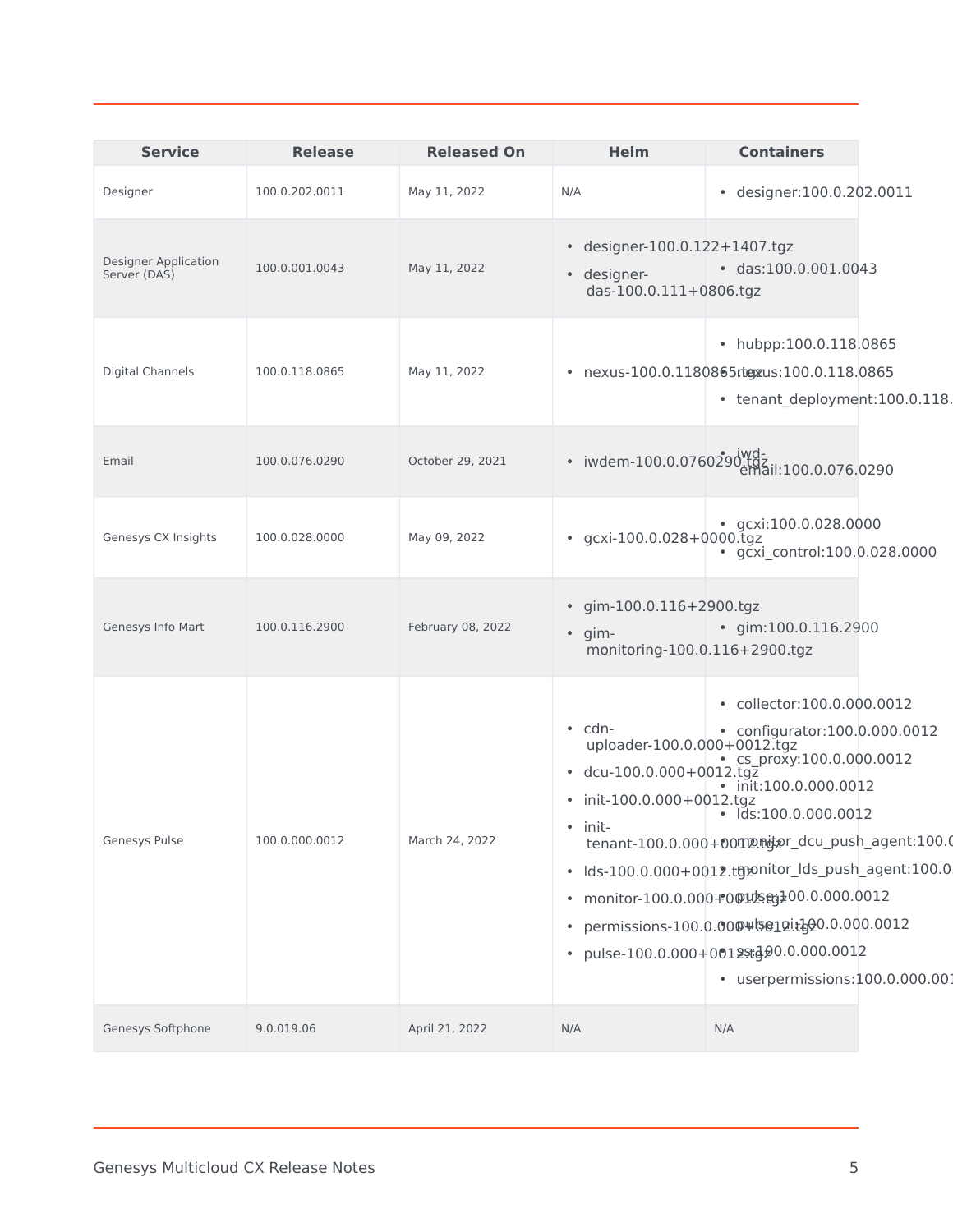| <b>Service</b>                           | <b>Release</b> | <b>Released On</b> | <b>Helm</b>                                                                                                                       | <b>Containers</b>                                                                                                                                                                                                                                                                                                                                                                                                                                                                                                                                                                                                                               |  |
|------------------------------------------|----------------|--------------------|-----------------------------------------------------------------------------------------------------------------------------------|-------------------------------------------------------------------------------------------------------------------------------------------------------------------------------------------------------------------------------------------------------------------------------------------------------------------------------------------------------------------------------------------------------------------------------------------------------------------------------------------------------------------------------------------------------------------------------------------------------------------------------------------------|--|
| Genesys Web Services<br>and Applications | 9.0.003.11     | April 13, 2022     | $\bullet$ gws-<br>ingress-1.0.28.tgz.<br>gws-<br>$\bullet$<br>$\bullet$ gws-<br>services-1.0.92.tgz.<br>• wwe-<br>nginx-9.0.5.tgz | • gws-app-<br>provisioning: 9.0.001.05<br>• gws-app-<br>workspace: 9.0.001.00<br>• gws-platform-<br>chat: 9.0.000.54<br>• gws-platform-<br>configuration: 9.0.000.91<br>• gws-platform-<br>datacollector: 9.0.000.60<br>• gws-platform-<br>ixn:9.0.000.53<br>qws-platform-<br>ocs: 9.0.000.56<br>monitoring-1.0.24.tgzgws-platform-<br>setting: 9.0.000.62<br>gws-platform-<br>statistics: 9.0.000.71<br>• gws-platform-<br>ucs:9.0.000.52<br>• gws-platform-<br>voice: 9.0.000.76<br>· gws-system-<br>nginx: 9.0.000.26<br>• gws-ui-<br>crmworkspace:9.0.000.72<br>• gws-ui-<br>provisioning: 9.0.000.96<br>• gws-ui-<br>workspace: 9.0.000.93 |  |
| <b>GIM Config Adapter</b>                | 100.0.100.2300 | February 08, 2022  | • gca-100.0.100+2300.tgz<br>$•$ gca-<br>monitoring-100.0.100+2300.tgz                                                             | $\cdot$ gca:100.0.100.2300                                                                                                                                                                                                                                                                                                                                                                                                                                                                                                                                                                                                                      |  |
| <b>GIM Stream Processor</b>              | 100.0.100.1400 | February 08, 2022  |                                                                                                                                   | $\cdot$ gsp-100.0.100+1400.gsp:100.0.100.1400                                                                                                                                                                                                                                                                                                                                                                                                                                                                                                                                                                                                   |  |
| <b>GVP Configuration</b><br>Server       | 100.0.100.0067 | June 30, 2022      | $•$ gvp-                                                                                                                          | • gvp_confserv:100.0.100.0067<br>configserver-100.0.1000067tfgserver_configserver                                                                                                                                                                                                                                                                                                                                                                                                                                                                                                                                                               |  |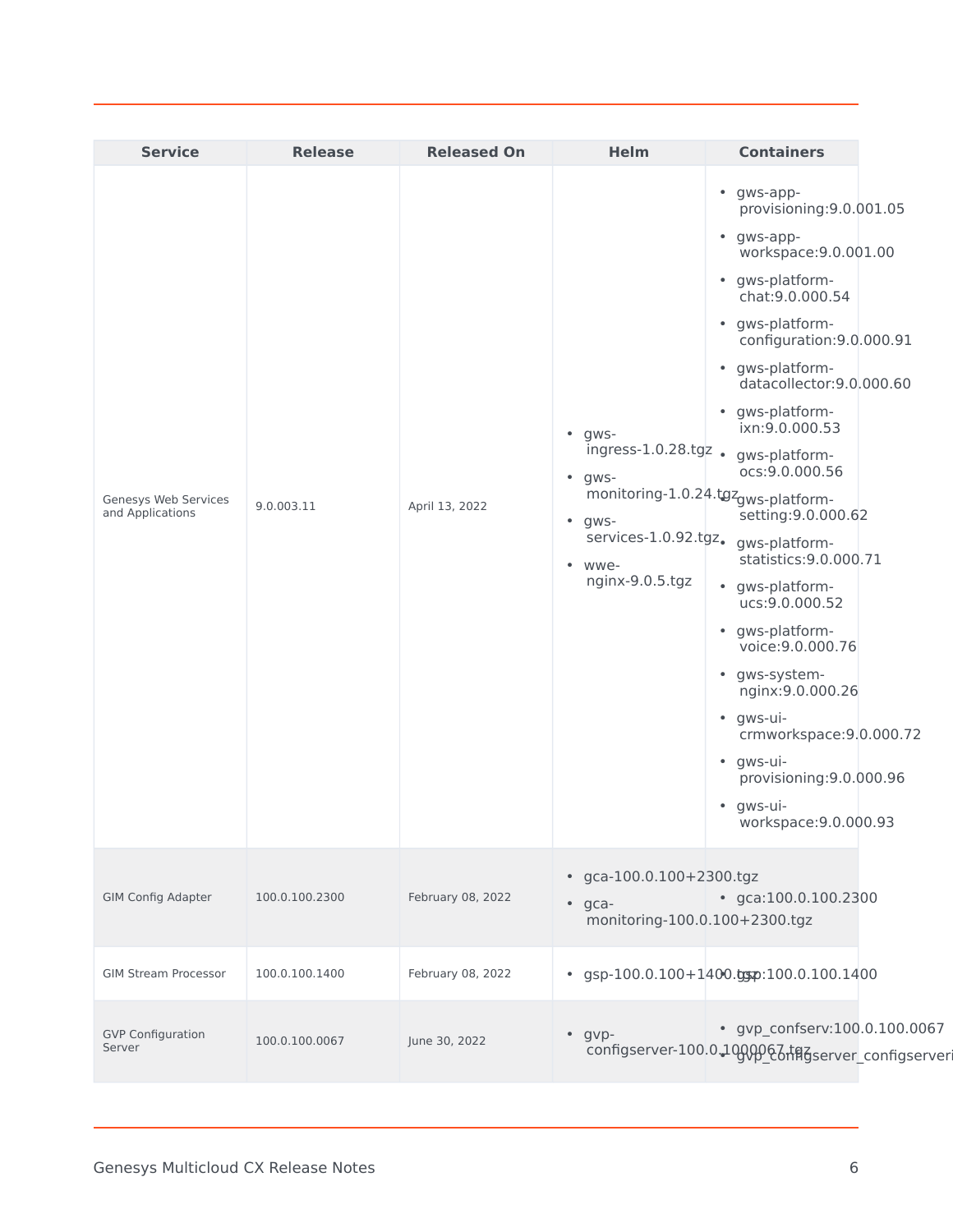| <b>Service</b>                       | <b>Release</b> | <b>Released On</b> | <b>Helm</b>    | <b>Containers</b>                                                                                                                                                                                                                       |
|--------------------------------------|----------------|--------------------|----------------|-----------------------------------------------------------------------------------------------------------------------------------------------------------------------------------------------------------------------------------------|
|                                      |                |                    |                | · gvp_configserver_servicehandl                                                                                                                                                                                                         |
| <b>GVP Media Control</b><br>Platform | 100.0.100.0081 | June 30, 2022      | $\cdot$ gvp-   | • gvp_mcp:100.0.100.0081<br>· gvp_mcp_confighandler:100.0.<br>· gvp_mcp_servicehandler:100.0<br>$\text{mcp-100.0.1000081}. \text{gyp\_s nmp:100.0.100.0034}$<br>• recording-<br>provider:100.0.1002063<br>• fluent/fluent-<br>bit:1.8.2 |
| <b>GVP Reporting Server</b>          | 100.0.100.0204 | June 23, 2022      | $\bullet$ gvp- | • gvp_rs_init:100.0.100.0204<br>rs-100.0.1000204.tgz <sup>gvp_rs:100.0.100.0204</sup><br>• gvp_snmp:100.0.100.0034                                                                                                                      |
| <b>GVP Resource Manager</b>          | 100.0.100.0207 | June 23, 2022      | $\bullet$ gvp- | • gvp_rm:100.0.100.0207<br>• gvp_rm_cfghandler:<br>100.0.100.0207<br>rm-100.0.1000207.tggvp_snmp:<br>100.0.100.0034<br>• fluent/fluent-<br>bit:1.8.2                                                                                    |
| <b>GVP Service Discovery</b>         | 100.0.100.0059 | June 30, 2022      | $•$ gvp-       | sd-100.0.100.0059.tggvp_sd:100.0.100.0059                                                                                                                                                                                               |
| Intelligent Workload<br>Distribution | 100.0.076.1437 | October 29, 2021   |                | · iwd-100.0.0761437.tgizvd:100.0.076.1437                                                                                                                                                                                               |
| <b>Interaction Server</b>            | 100.0.006.1204 | May 19, 2022       |                | · interaction_server:100.0.006.1<br>· ixn-100.0.003+20.tgzixn_vq_node:100.0.007.0002<br>• ixn_node:100.0.007.0002                                                                                                                       |
| <b>IWD Data Mart</b>                 | 100.0.008.2021 | May 17, 2022       | • iwddm-       | cronjob-100.0.006+0009-tgz-cloud:100.0.008.2021                                                                                                                                                                                         |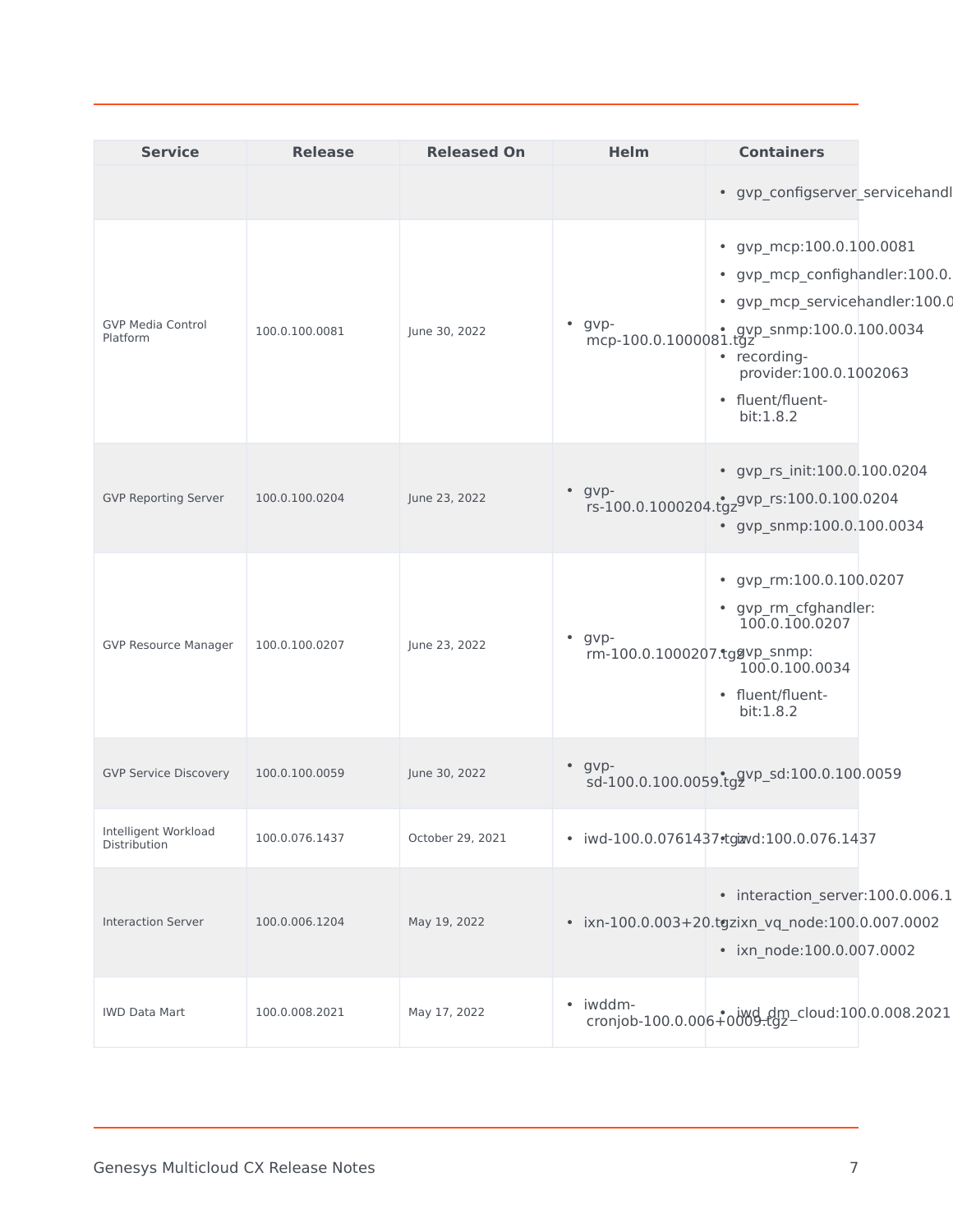| <b>Service</b>                              | <b>Release</b> | <b>Released On</b> | <b>Helm</b>                                                                                      | <b>Containers</b>                                           |
|---------------------------------------------|----------------|--------------------|--------------------------------------------------------------------------------------------------|-------------------------------------------------------------|
| Provisioning API                            | 9.0.000.93     | June 30, 2021      | See parent*                                                                                      | See parent*                                                 |
| Reporting and Analytics<br>Aggregates (RAA) | 100.0.011.0100 | April 07, 2022     | gcxi-<br>$\bullet$                                                                               | raa-100.0.011+0100. $(gq$ <sup>2:100.0.011.0100</sup>       |
| Service Client API                          | 9.0.000.86     | September 17, 2021 | See parent*                                                                                      | See parent*                                                 |
| <b>Statistics API</b>                       | 9.0.000.61     | June 30, 2021      | See parent*                                                                                      | See parent*                                                 |
| <b>Telemetry Services</b>                   | 100.0.005.1647 | May 13, 2022       | • telemetry-                                                                                     | • telemetry-<br>service-100.0.005+16servigne:100.0.005.1647 |
| Universal Contact<br>Service                | 100.0.097.0009 | February 16, 2022  | $\cdot$ ucsx-<br>• ucsx-100.0.0970009.tgz                                                        | addtenant-100.0.0970009.100.097.0009                        |
| <b>Voice Agent State</b><br>Service         | 100.0.100.0010 | March 28, 2022     | • voice-<br>agent-100.0.1000003.tgz<br>• voice-<br>· voice-<br>dashboards-100.0.1000008.tgz      | alertrules-100.0.10000095.tgz                               |
| Voice Call State Service                    | 100.0.100.0008 | March 28, 2022     | • voice-<br>alertrules-100.0.1000005.tgz<br>• voice-<br>• voice-<br>dashboards-100.0.1000008.tgz | callthread-100.0.1000003.tg2d_node:100.0.100000             |
| Voice Config Service                        | 100.0.100.0008 | March 28, 2022     | • voice-<br>alertrules-100.0.1000005.tgz<br>· voice-<br>· voice-<br>dashboards-100.0.1000008.tgz | config-100.0.1000003.tgz = node:100.0.1000008               |
| Voice Dial Plan Service                     | 100.0.100.0013 | March 28, 2022     | • voice-                                                                                         | alertrules-100.0.1000005.tgz-node:100.0.1000013             |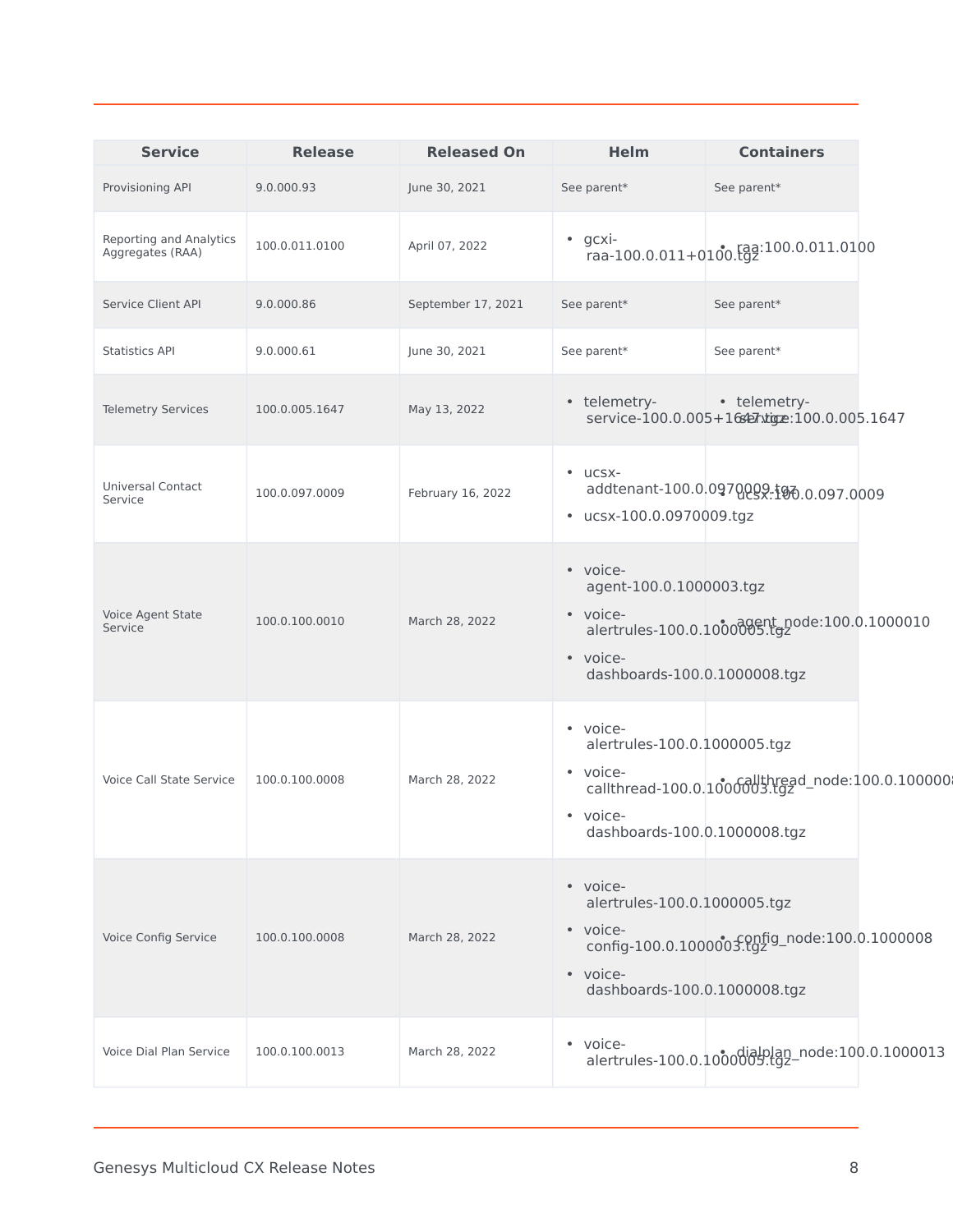| <b>Service</b>                        | <b>Release</b> | <b>Released On</b> | <b>Helm</b>                                                                                 | <b>Containers</b>                                 |  |
|---------------------------------------|----------------|--------------------|---------------------------------------------------------------------------------------------|---------------------------------------------------|--|
|                                       |                |                    | • voice-<br>dashboards-100.0.1000008.tgz<br>• voice-<br>dialplan-100.0.1000006.tgz          |                                                   |  |
| <b>Voice Front End Service</b>        | 100.0.100.0006 | March 28, 2022     | • voice-<br>alertrules-100.0.1000005.tgz<br>• voice-<br>· voice-<br>sipfe-100.0.1000003.tgz | dashboards-100.0.1000006 dashboards-100.0.1000006 |  |
| <b>Voice Orchestration</b><br>Service | 100.0.100.0033 | March 28, 2022     | • voice-<br>alertrules-100.0.1000005.tgz<br>• voice-<br>• voice-<br>ors-100.0.1000009.tgz   | dashboards-100.0.1000000.192100.0.1000033         |  |
| Voice Registrar Service               | 100.0.100.0008 | March 28, 2022     |                                                                                             | • registrar_node:100.0.1000008                    |  |
| Voice RQ Service                      | 100.0.100.0008 | March 28, 2022     | • voice-<br>alertrules-100.0.1000005.tgz<br>• voice-<br>• voice-<br>rq-100.0.1000002.tgz    | dashboards-100.0.1000008.tgz                      |  |
| Voice SIP Cluster<br>Service          | 100.0.100.0022 | March 28, 2022     | • voice-<br>alertrules-100.0.1000005.tgz<br>· voice-<br>· voice-<br>sip-100.0.1000009.tgz   | dashboards-100.0.1000008.gz100.0.1000022          |  |
| Voice SIP Proxy Service               | 100.0.100.0014 | March 28, 2022     | • voice-<br>alertrules-100.0.1000005.tgz<br>• voice-<br>dashboards-100.0.1000008.tgz        | · sipproxy_node:100.0.1000014                     |  |